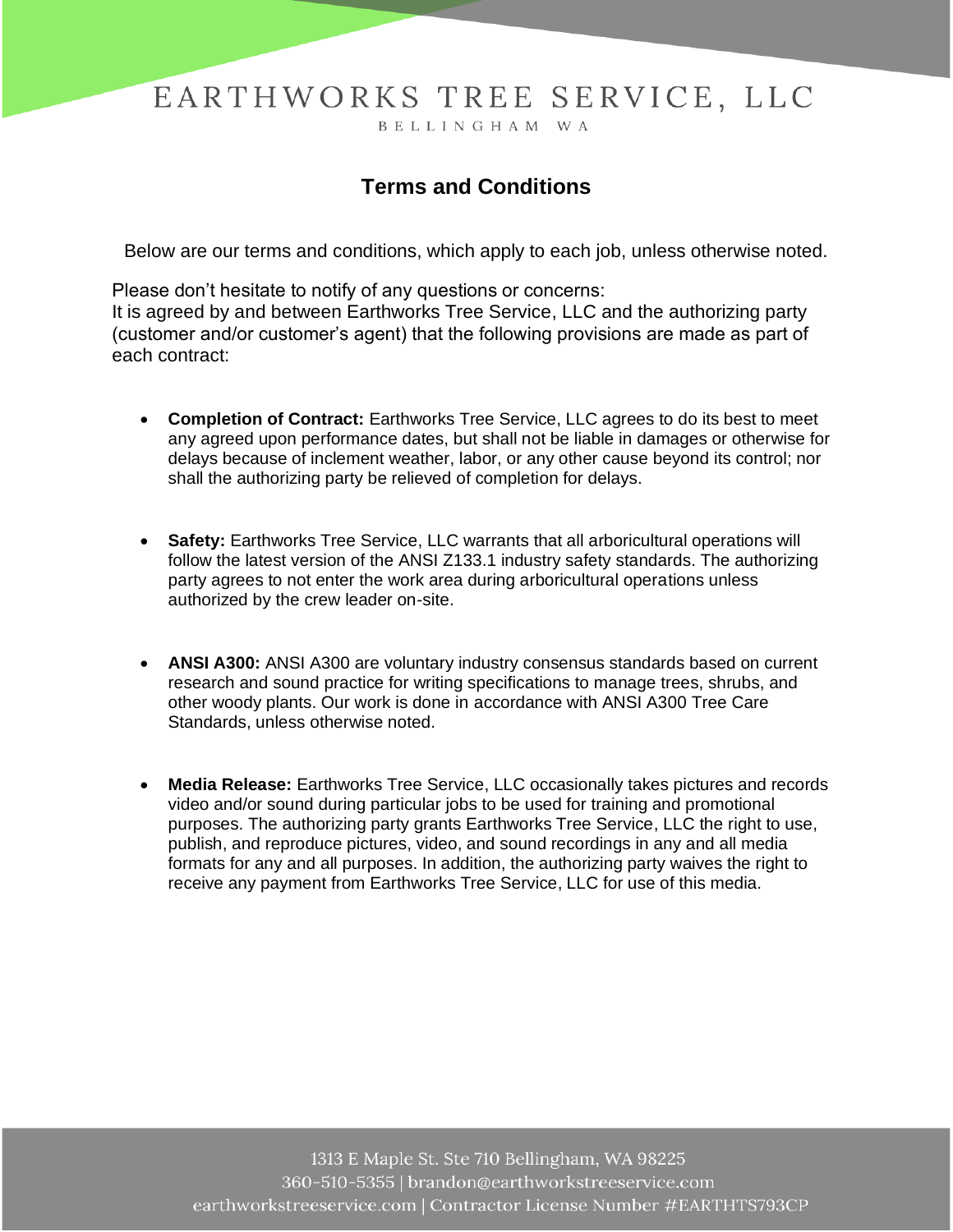**Permits:** Unless we have been contracted to do so, or it was agreed upon as part of the scope of a project, we will not be responsible for obtaining permits. You will need to do this. This is something we are able to do for you, but it will require additional fees for the permits.

**1. Contract Documents:** The Contract includes these Terms and Conditions, together with the Quote, any Change Order(s), and the Invoices (collectively as the "Contract").

**2. Customer:** Unless otherwise agreed to, the Customer is the person to whom the proposal is addressed, along with his/her employer or principal. Customer warrants that he/she is fully authorized to contract and bind his employer/principal to this Contract.

**3. Change Orders.** Upon request of the Customer, or as determined by Earthworks Tree Service as necessary to the safe and timely completion of the work, additional work may be added to or subtracted from the scope of work in the Proposal (or any other Change Order) by written Change Order, and the Customer shall be responsible for payment of all such additional work as provided in the Change Order or as provided herein.

**4. Insurance:** Earthworks Tree Service is fully insured with general liability and all employees are covered by workman's compensation. Proof of insurance can be verified by requesting a Certificate of Insurance.

**5. Minimum Visit Charge:** Earthworks Tree Service charges a minimum of \$350 to do tree work. While lower amounts may appear itemized in the proposal, they cannot be selected individually.

**6. Tree Ownership:** Customer warrants that all trees/stumps listed or referred to in the Proposal, in any communication by Customer, and any Change Order are either:

- A. Located on the Customer's property; and/or
- B. Customer has received full written permission from the owner to enter into this Contract. Should any tree/stump be mistakenly identified as to ownership, the Customer agrees to indemnify Earthworks Tree Service for any damages or costs incurred as a result thereof pursuant to the indemnity provision herein.
- C. If written permission is required Earthworks Tree Service will need the contact number for the tree owner.

**7. Work Zone:** The Work Zone shall include all areas used and to be used by Earthworks Tree Service in the performance of the work, including all areas needed for mobilization, access, hauling, boom swing, ingress and egress. Customer warrants that the Work Zone is either: (1) located on the Customer's property; and/or (2) located on another's property and the Customer has received full permission from the other property owner to enter into this Contract and to conduct work on that property.

ALL YOUR TREE CARE NEEDS UNDER ONE CANOPY.

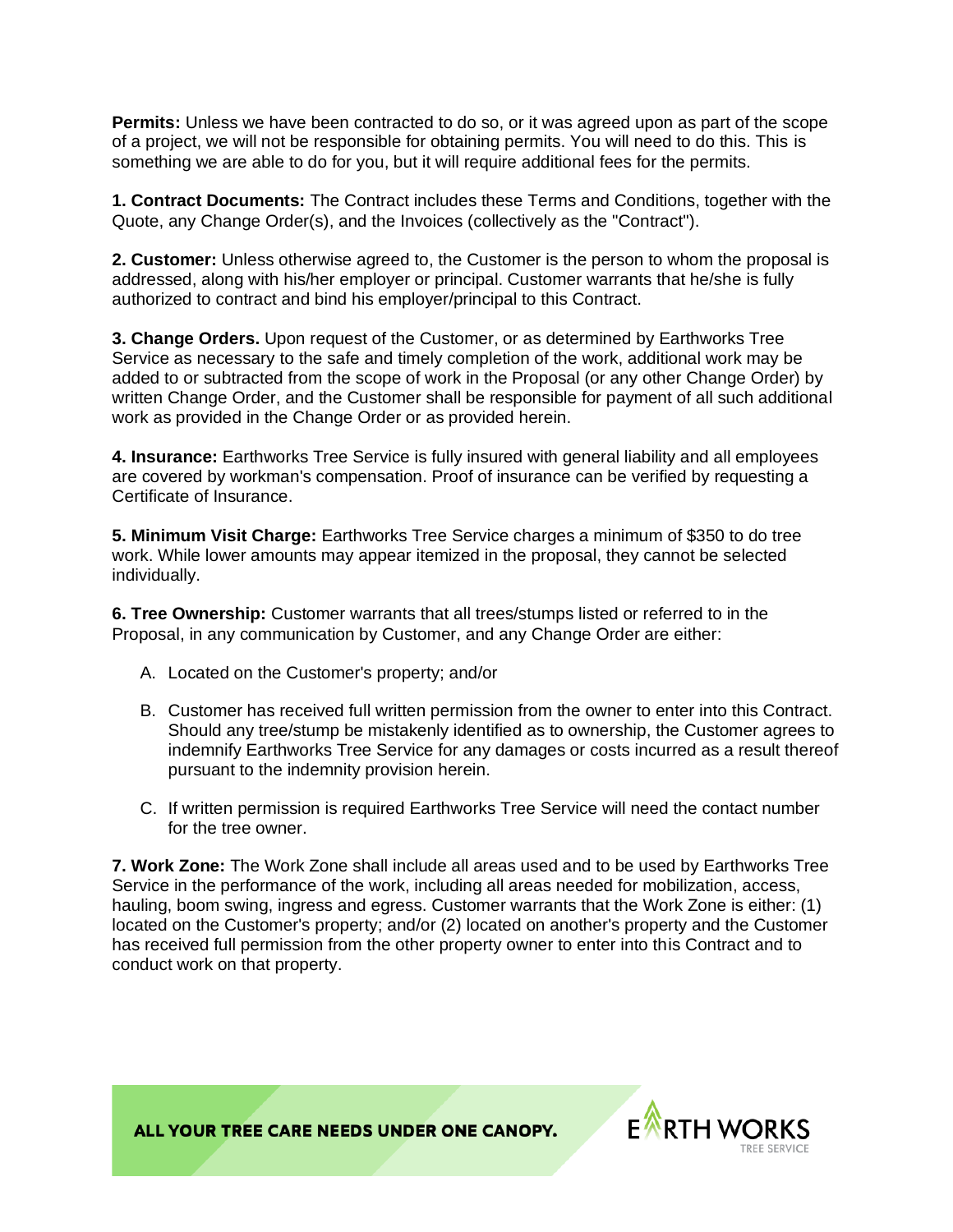**8. Stump and Root Grinding/Removal:** Stumps will be ground to a depth of between 6-8″ unless another specification is provided in the Proposal or Change Order. Unless otherwise agreed to in the Proposal or a Change Order, the following are not part of the Contract unless an amount or a rate is specifically listed:

- a. Stump removal;
- b. Removal of stump grindings; and
- c. Surface and subsurface roots.

**9. Post Work Zone Condition:** Upon completion of the work, Earthworks Tree Service shall remove all brush and debris from the work zone, and rake to clean the work site. Excess sawdust that cannot be raked will not be removed. Unless other agreements have been made.

**10. Locates:** Locates will be called for your stump grind, if there are lines buried such as electrical done by the homeowner, water features, invisible pet fences or other lines not related to the companies contacted by Washington's Call Before You Dig, please inform us. We are not responsible for buried lines we cannot see.

## **11. Customer's Work Zone Responsibilities:**

 a. Work Zone Entry: Customer agrees not to enter the Work Zone during the performance of the work unless authorized by the crew leader on-site. Customers further agree to keep the Work Zone free and clear from all employees, family members, children and pets. Earthworks Tree Service is not responsible for pets getting out of any enclosure.

b. Work Zone Clearing: Customers shall remove all toys, furniture, decorations, swing sets, ornaments, potted plants, birdhouses, lighting, wind chimes, flags, hammocks, tree swings, and any other items of value from the Work Zone prior to commencement of the work. If you cannot move some of these items in advance, require our help or simply do not complete this process then you automatically waive the right to hold us accountable for damage to them.

**12. Delays/Costs Due to Customer Failure, Unforeseen Conditions, or Conditions Outside Earthworks Tree Service's Control:** Any additional work, work time, or equipment needs required to complete the Contract, caused by any reason, including the Customer's failure complete its responsibilities herein, or caused by unforeseen conditions or conditions outside or beyond Earthworks Tree Service's control, will be the responsibility of Customer and shall be paid for by the Customer on a time and material basis at Earthworks Tree Service's customary rates or as required by any subcontractor of Earthworks Tree Service. These conditions may include, but are not limited to: insects, animals, harmful plants/fungi/organisms, Work Zone access issues, additional work needed to access the Work Zone or within the Work Zone due to changes, foreign material in trees and stumps, and changed conditions within the Work Zone (chicken coops, goat farms or landscape changes) after the date of the Proposal or Change Orders.

**13. Lawn & Surfaces Damage/Repair:** Earthworks Tree Service will attempt to minimize all disturbances to the customer's lawn and surfaces. However, Earthworks Tree Service must utilize vehicles & equipment to perform tree care services. Earthworks Tree Service shall not be liable for damages to landscaping, sod, plant material in the execution of its work or causes beyond their control (Examples: Ruts in yard due to wet conditions, limbs falling on flower beds, cracking of paved surfaces and/or sidewalk due to weight of trucks/equipment etc.)

ALL YOUR TREE CARE NEEDS UNDER ONE CANOPY.